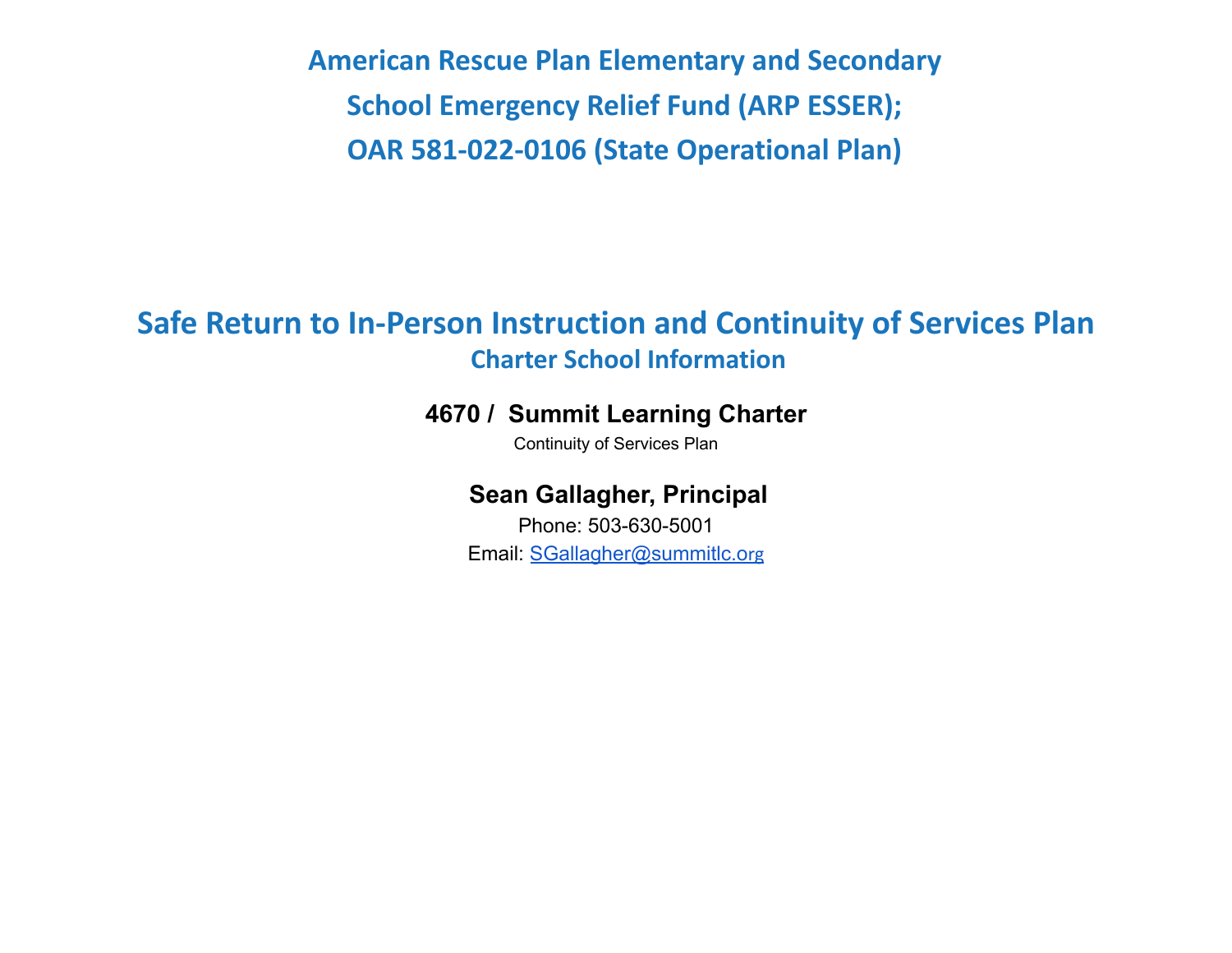## **Safe Return to In-Person Instruction and Continuity of Services Plan**

In order to best support students and families with the safest possible return to school for the 2021 school year, the Oregon Department of Education (ODE) has created an operational plan template to align guidance from the federal and state level in support of local decision making and transparency of health and safety measures in the communities that school districts and charter schools serve. The Safe Return to In-Person Instruction and Continuity of Services Plan serves the following purposes:

1) Replaces the Ready Schools, Safe Learners Operational Blueprint required under Executive Order 21-06; and

- 2) Meets the requirements for:
	- a. An operational plan required under OAR 581-022-0106(4), while aligning the CDC Guidance on School Reopening with the Ready Schools, Safe Learners Resiliency Framework for the 2021-22 School Year (RSSL Resiliency Framework);
	- b. Section 2001(i)(1) of the ARP ESSER and the US Department of Education's Interim Final Requirements for Safe Return/Continuity of Services Plan; and
	- c. Communicable Disease Plan and Isolation Plan under OAR 581-022-2220 (Division 22 requirements).

As districts and charter schools plan and implement the recommendations in ODE's RSSL Resiliency Framework, they will need to consider a continuum of risk levels when all recommendations cannot be fully implemented. For example, universal correct wearing of face coverings between people is one of the most effective preventive measures. However, there will be times when this is not possible based on a specific interaction or a physical space limitation, such as during meal times. It will be necessary to consider and balance the mitigation strategies described to best protect health and safety while ensuring full time in person learning.

ODE remains committed to the guiding principles introduced in spring of 2020 to generate collective action and leadership for efforts to respond to COVID-19 across Oregon. These principles are updated to reflect the current context:

- **Ensure safety and wellness**. Prioritizing basic needs such as food, shelter, wellness, supportive relationships and support for mental, social, and emotional health of students and staff.
- **Center health and well-being**. Acknowledging the health and mental health impacts of this past year, commit to creating learning opportunities that foster creative expression, make space for reflection and connection, and center on the needs of the whole child rather than solely emphasizing academic achievement.
- **Cultivate connection and relationship**. Reconnecting with one another after a year of separation can occur through quality learning experiences and deep interpersonal relationships among families, students and staff.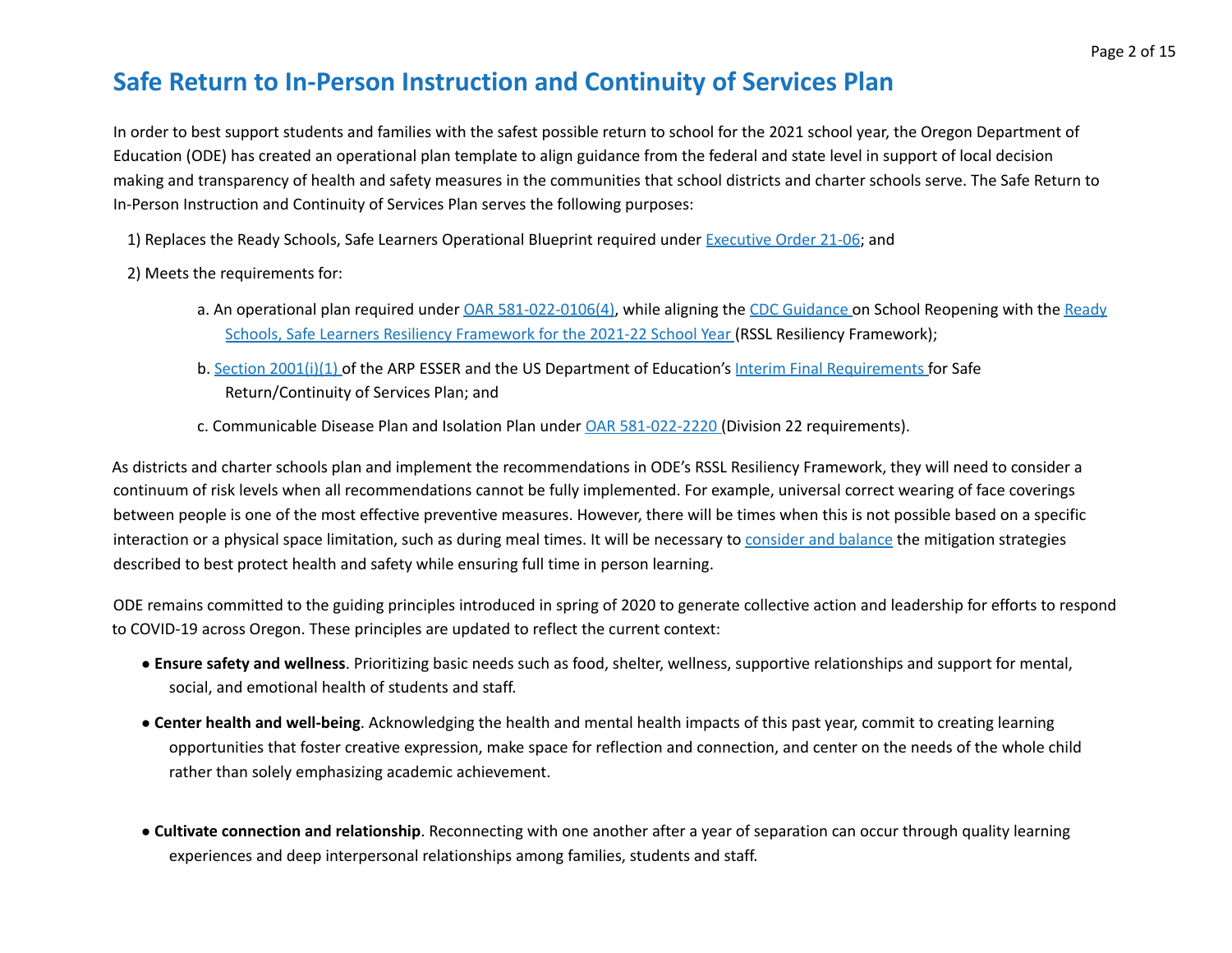- **Prioritize equity**. Recognize the disproportionate impact of COVID-19 on Black, American Indian/Alaska Native, and Latino/a/x, Pacific Islander communities; students experiencing disabilities; students living in rural areas; and students and families navigating poverty and houselessness. Apply an equity-informed, anti-racist, and anti-oppressive lens to promote culturally sustaining and revitalizing educational systems that support every child.
- **Innovate**. Returning to school is an opportunity to improve teaching and learning by iterating on new instructional strategies, rethinking learning environments, and investing in creative approaches to address unfinished learning.

*Continued on the next page.*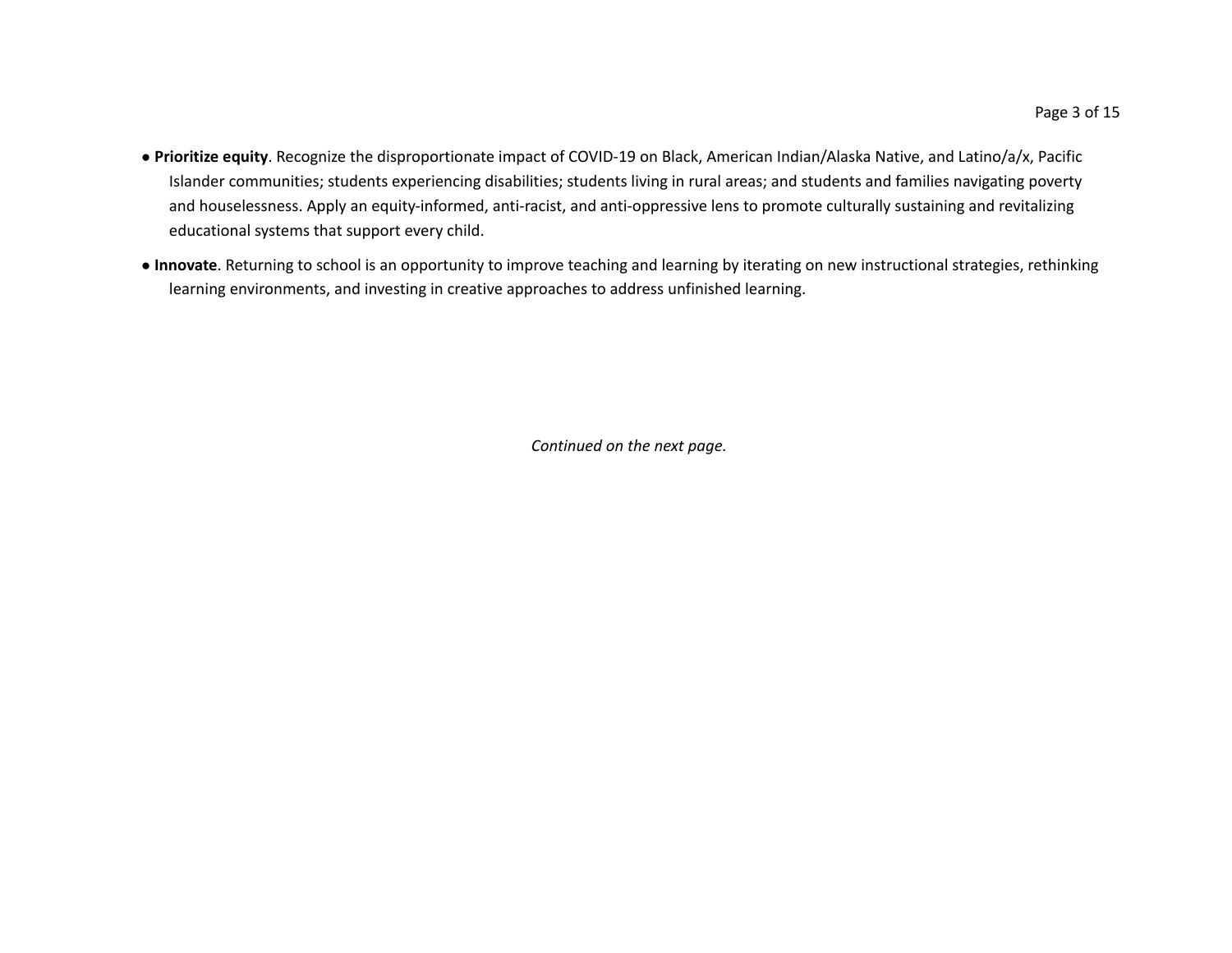| <b>ARP ESSER &amp;</b><br>OAR 581-022-0106<br>Component                                                                                                              | Extent to which charter school has adopted<br>policies, protocols, or procedures and description<br>of policies, protocols, or procedures adopted to<br>ensure<br>continuity of services                                                                                                                                                                                                                                                                                                                                                                                                            | How do the charter school's policies,<br>protocols, and procedures center on equity?                                                                                                                                                                                                                                                                                                                                                                                                                                                                                                                     |
|----------------------------------------------------------------------------------------------------------------------------------------------------------------------|-----------------------------------------------------------------------------------------------------------------------------------------------------------------------------------------------------------------------------------------------------------------------------------------------------------------------------------------------------------------------------------------------------------------------------------------------------------------------------------------------------------------------------------------------------------------------------------------------------|----------------------------------------------------------------------------------------------------------------------------------------------------------------------------------------------------------------------------------------------------------------------------------------------------------------------------------------------------------------------------------------------------------------------------------------------------------------------------------------------------------------------------------------------------------------------------------------------------------|
| Devote time for<br>students and staff to<br>connect and build<br>relationships                                                                                       | <b>CASEL Training</b><br>We are in YEAR 1 of School wide implementation of SEL<br>through CASEL framework which will be building staff,<br>students, family relationships.<br>Thrively curriculum being implemented for 6th-12th grade<br>for SEL, Career and Success, building relationships, building<br>strengths, sense of belonging, sense of worth.<br>Implementing a LINK program that links 9th graders with<br>Junior and Senior mentors who will connect with them<br>throughout the school year for social and academic<br>activities.<br>Peer-to-peer connection in a virtual setting.  | The DEI leadership team has created an equity statement<br>this summer which will guide all of the work we do at<br>Summit including curriculum review.<br>We have an Equity Inclusion Analyst on staff to guide and<br>facilitate connections always through an equitable lens.<br>This follows the RSSL guiding principles around<br>centering on the health and well being of students<br>and committing to making space for students to<br>connect and focus on their well being as well as<br>reconnecting with our families and students after a<br>year of separation from a typical school year. |
| Ample class time, and<br>private time if needed,<br>for creative<br>opportunities that<br>allow students and<br>staff to explore and<br>process their<br>experiences | Virtual homeroom classes and live enrichment classes will<br>provide peer-to-peer learning opportunities, as well as<br>provide the time for creative opportunities that allow<br>students and staff to explore and process their<br>experiences. Synchronous courses with guided teacher<br>instruction are offered to all students, during which peer<br>relations and student/ teacher relationships are developed<br>and the student's voice is promoted.<br>Every student is assigned an SLC education advisor/liaison<br>to be the conduit between the home/student/family and<br>the school. | Equity statements will guide our work.<br>We have an Equity Inclusion Analyst on staff to guide and<br>facilitate connections always through an equitable lens.<br>This follows the RSSL guiding principle around<br>centering on the health and well being of our students<br>by building in time to make space for reflection &<br>processing and to support students with additional<br>staffing that is committed to the whole child as opposed<br>to just academic needs.                                                                                                                           |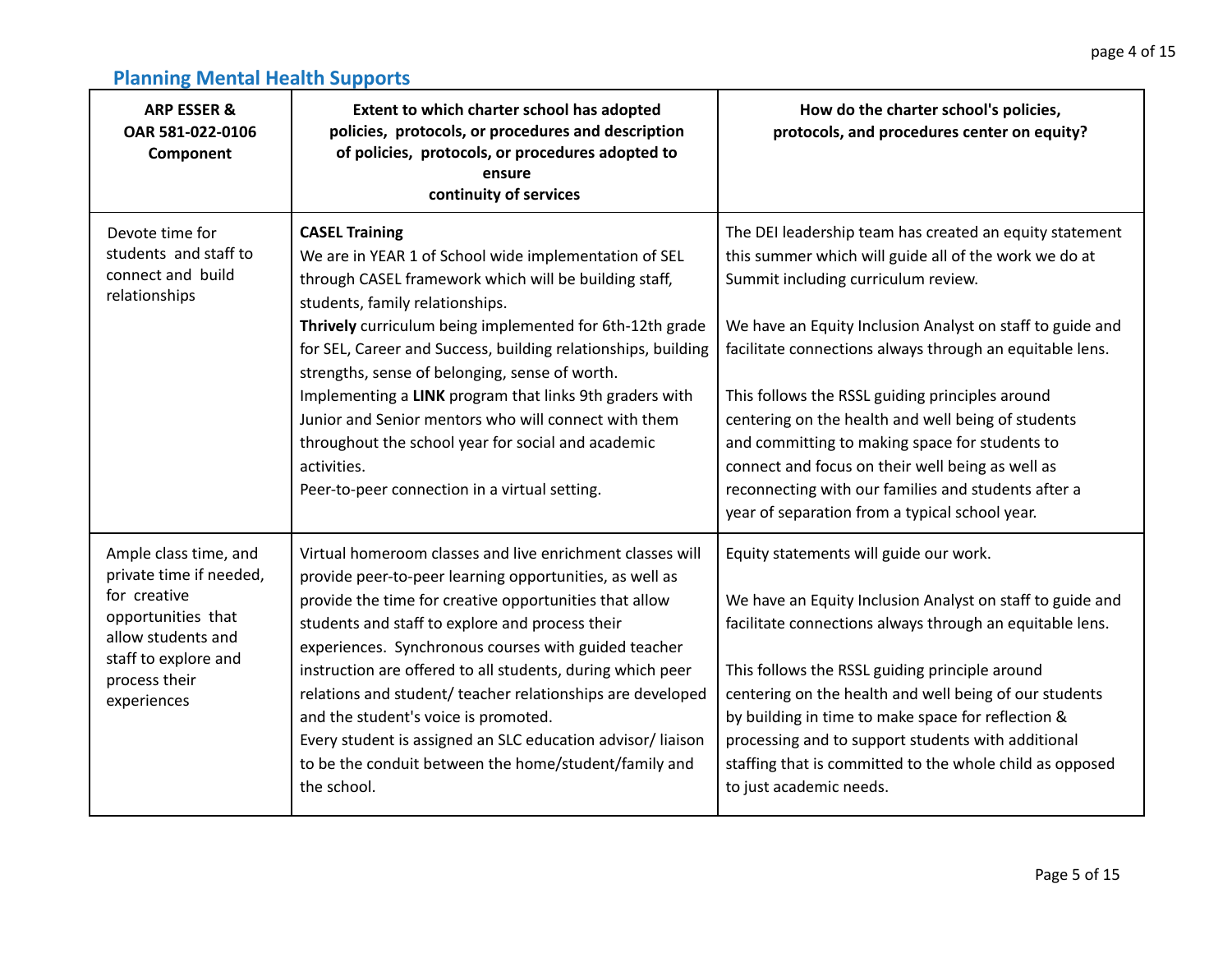| <b>ARP ESSER &amp;</b><br>OAR 581-022-0106<br>Component                                                                     | Extent to which charter school has adopted<br>policies, protocols, or procedures and description<br>of policies, protocols, or procedures adopted to<br>ensure<br>continuity of services                                                                                                                                                                                                                                                                                                                                                                                                                           | How do the charter school's policies, protocols,<br>and procedures center on equity?                                                                                                                                                                                                                                                                                                                                                                                                                                                                                                                                                                                                                                                                           |
|-----------------------------------------------------------------------------------------------------------------------------|--------------------------------------------------------------------------------------------------------------------------------------------------------------------------------------------------------------------------------------------------------------------------------------------------------------------------------------------------------------------------------------------------------------------------------------------------------------------------------------------------------------------------------------------------------------------------------------------------------------------|----------------------------------------------------------------------------------------------------------------------------------------------------------------------------------------------------------------------------------------------------------------------------------------------------------------------------------------------------------------------------------------------------------------------------------------------------------------------------------------------------------------------------------------------------------------------------------------------------------------------------------------------------------------------------------------------------------------------------------------------------------------|
| Link staff, students<br>and families with<br>culturally relevant<br>health and<br>mental health<br>services and<br>supports | We have contracted with a part-time mental health<br>professional QMHP through Trillium Family Services who<br>will provide 12 hours a week as consultants with staff and<br>families.<br>Staff, students and families will be linked to culturally<br>responsive mental health services and supports as needed.<br>As stated above, every student is assigned an SLC team<br>member as an advisor/liaison and makes weekly<br>connections in homeroom meetings.<br>Summit has 3 certified school counselors on staff.                                                                                             | It will be offered to all staff and students through<br>telehealth which is available to everyone.<br>We have an Equity Inclusion Analyst on staff to guide and<br>facilitate connections always through an equitable lens.<br>This follows the Ready Schools Safe Learners Resiliency<br>Framework (RSSLRF) guiding principles around centering<br>on the<br>health and well being of students, with particular attention<br>focused on the mental/social/emotional well being of our<br>marginalized and underrepresented students. The RSSLRF<br>states to commit to making space and opportunities for<br>students to connect and focus as well as reconnect with<br>their families and students after a year of separation from<br>a typical school year. |
| Foster peer/student<br>lead initiatives on<br>wellbeing and mental<br>health                                                | LINK program for 9-12th grade students and Welcome<br>New Student Team for new incoming middle students<br>which will provide ample opportunities throughout the<br>year for students to connect and build supportive<br>relationships.<br>K-5 students partner with the teachers, families and<br>students to build peer/student learning and supportive<br>partnerships.<br>K-8 students will be provided with opportunities to be part<br>of creative opportunities which include but aren't limited<br>to art, PE, music, creative writing, clubs and interest<br>groups offered both virtually and in-person. | We have an Equity Inclusion Analyst on staff to guide and<br>facilitate connections always through an equitable lens.<br>This follows the RSSLRF guiding principles around<br>centering on the health and well being of students,<br>with particular attention focused on the<br>mental/social/emotional well being of our<br>marginalized and underrepresented students.<br>The RSSLRF states to commit to making space and<br>opportunities for students to connect and focus as<br>well as reconnecting with our families and students<br>after a year of separation from a typical school year.                                                                                                                                                            |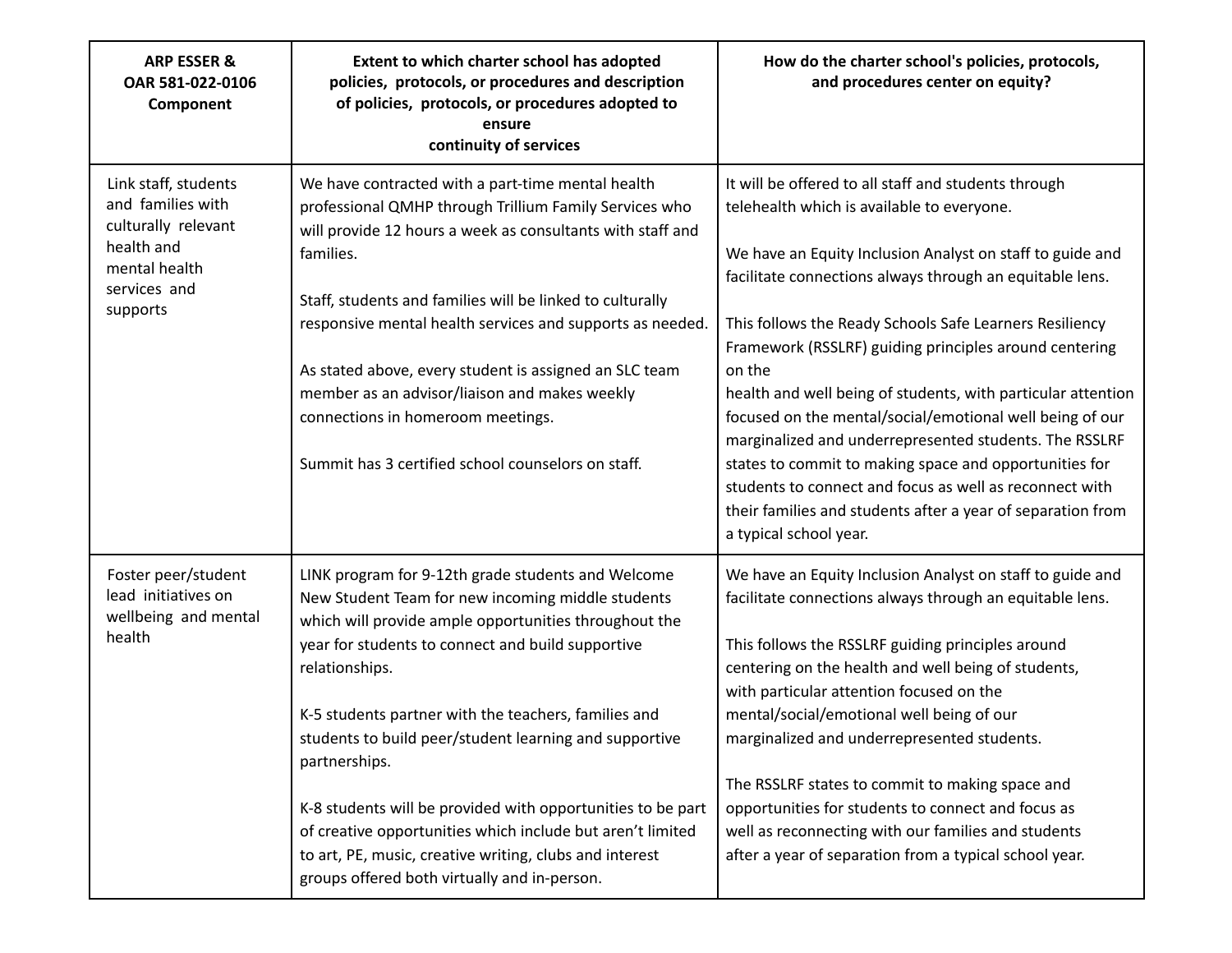#### **Communicable Disease Management Plan**

Please provide a link to the charter school's **communicable disease management plan** that describes measures put in place to limit the spread of COVID-19 within school settings. (OAR 581-022-2220). The advised components of the plan and additional information are found in the Communicable Disease Management Plan section of the RSSL Resiliency Framework and meet the ESSER process requirements of "coordination with local public health authorities."

Link: \_SLC Covid-19 [Communicable](https://drive.google.com/file/d/1DFRZ9ITNMZgy5FmzroTr7czP4bsKMygF/view?usp=sharing) Disease Management Plan

| <b>ARP ESSER Component</b>                                                                           | Extent to which charter school has adopted<br>policies, protocols, or procedures and description<br>of policies, protocols, or procedures adopted to<br>ensure<br>continuity of services | How do the charter school's policies, protocols,<br>and procedures center on equity?                                                                                                                                                                                                                                        |
|------------------------------------------------------------------------------------------------------|------------------------------------------------------------------------------------------------------------------------------------------------------------------------------------------|-----------------------------------------------------------------------------------------------------------------------------------------------------------------------------------------------------------------------------------------------------------------------------------------------------------------------------|
| Coordination with<br>local public health<br>authority(ies) including<br>Tribal health<br>departments | Clackamas LPHA Directory.pdf<br>We will work with LPHA as and when needed.                                                                                                               | We have an Equity Inclusion Analyst on staff to guide and<br>facilitate connections always through an equitable lens.<br>This follows the RSSL guiding principles around<br>centering on the health and safety of students by<br>ensuring all the necessary safety protocols and<br>mitigation measures are being followed. |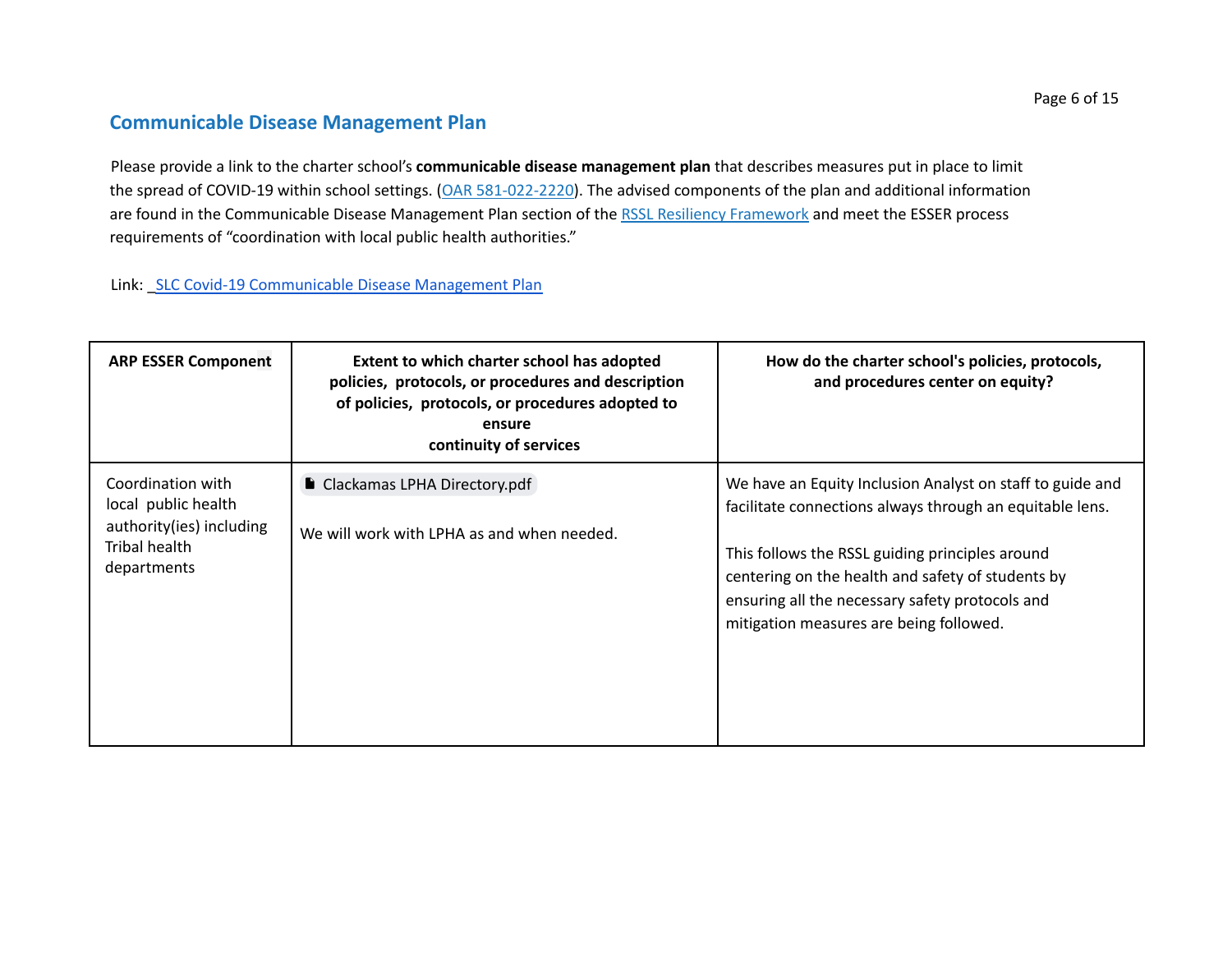#### **Isolation Plan**

Please provide a link to the charter school's plan to **maintain health care and space** that is appropriately supervised and adequately equipped for providing first aid, and **isolates** the sick or injured child. (OAR 581-022-2220). If planning for this space is in your communicable disease management plan for COVID-19, please provide the page number. Additional information about the Isolation Plan can be found in the Isolation & Quarantine Protocols section of the RSSL Resiliency Framework.

Link: SLC Covid-19 [Communicable](https://drive.google.com/file/d/1DFRZ9ITNMZgy5FmzroTr7czP4bsKMygF/view?usp=sharing) Disease Management Plan

*Continued on the next page.*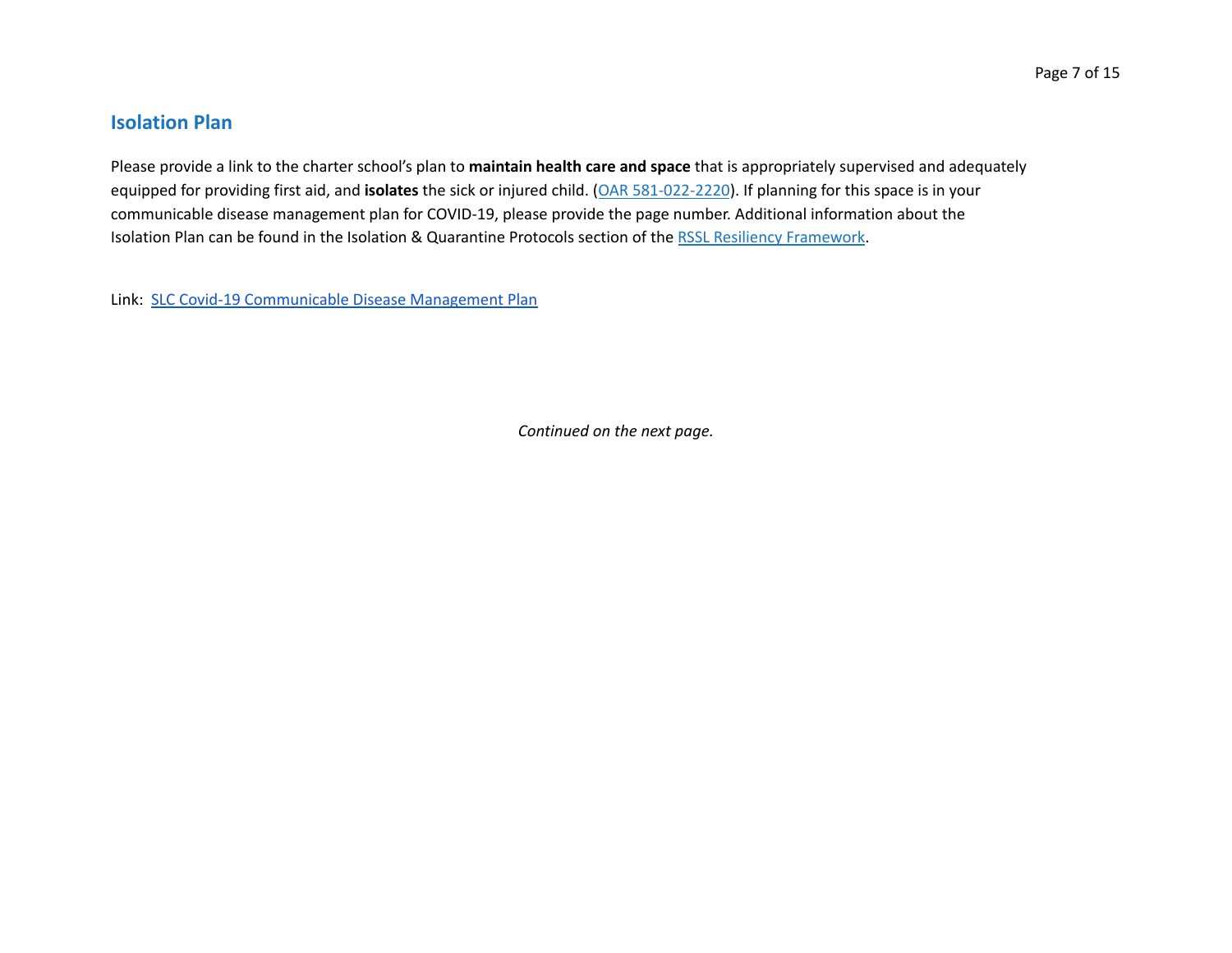#### **Health and Safety Strategies**

School administrators are required to **exclude staff or students from school** whom they have reason to suspect have been exposed to COVID-19. (OAR 333-019-0010)

Please complete the table below to include the extent to which the charter school has adopted policies and the description of each policy for each health and safety strategy. In developing the response, please review and consider the CDC guidance and the RSSL Resiliency Framework for each health and safety strategy. Additional documents to support district and school planning are available on the ODE Ready Schools, Safe Learners website.

| <b>Health and</b><br><b>Safety Strategy</b>                                               | Extent to which charter school has adopted<br>policies, protocols, or procedures and description<br>thereof                                                                                                                                                                                                                                                                                                                                                                                                                                                                                                                        | How do the charter school's policies,<br>protocols, and procedures center on equity?                                                                                                                                                                                                                                 |
|-------------------------------------------------------------------------------------------|------------------------------------------------------------------------------------------------------------------------------------------------------------------------------------------------------------------------------------------------------------------------------------------------------------------------------------------------------------------------------------------------------------------------------------------------------------------------------------------------------------------------------------------------------------------------------------------------------------------------------------|----------------------------------------------------------------------------------------------------------------------------------------------------------------------------------------------------------------------------------------------------------------------------------------------------------------------|
| <b>COVID-19 vaccinations</b><br>to educators, other<br>staff, and students if<br>eligible | Students and visitors are not required to get Covid-19<br>related vaccinations in order to attend the school or be<br>employed by SLC. In the event of a Covid-19 exposure,<br>students and parents may voluntarily disclose their vaccine<br>status and the quarantine time period will not be required<br>for staff if vaccinated.<br>All SLC faculty and staff have had ample opportunity and<br>knowledge of vaccination opportunities.<br>We are following guidance from the state requiring<br>vaccination of all team members by the October 18th<br>deadline (with exceptions to follow once those are made<br>available). | We have an Equity Inclusion Analyst on staff to guide and<br>facilitate connections always through an equitable lens.<br>This follows the RSSL guiding principles around<br>centering on the health and safety of staff and<br>students by encouraging vaccination; assisting our<br>families accessing vaccination. |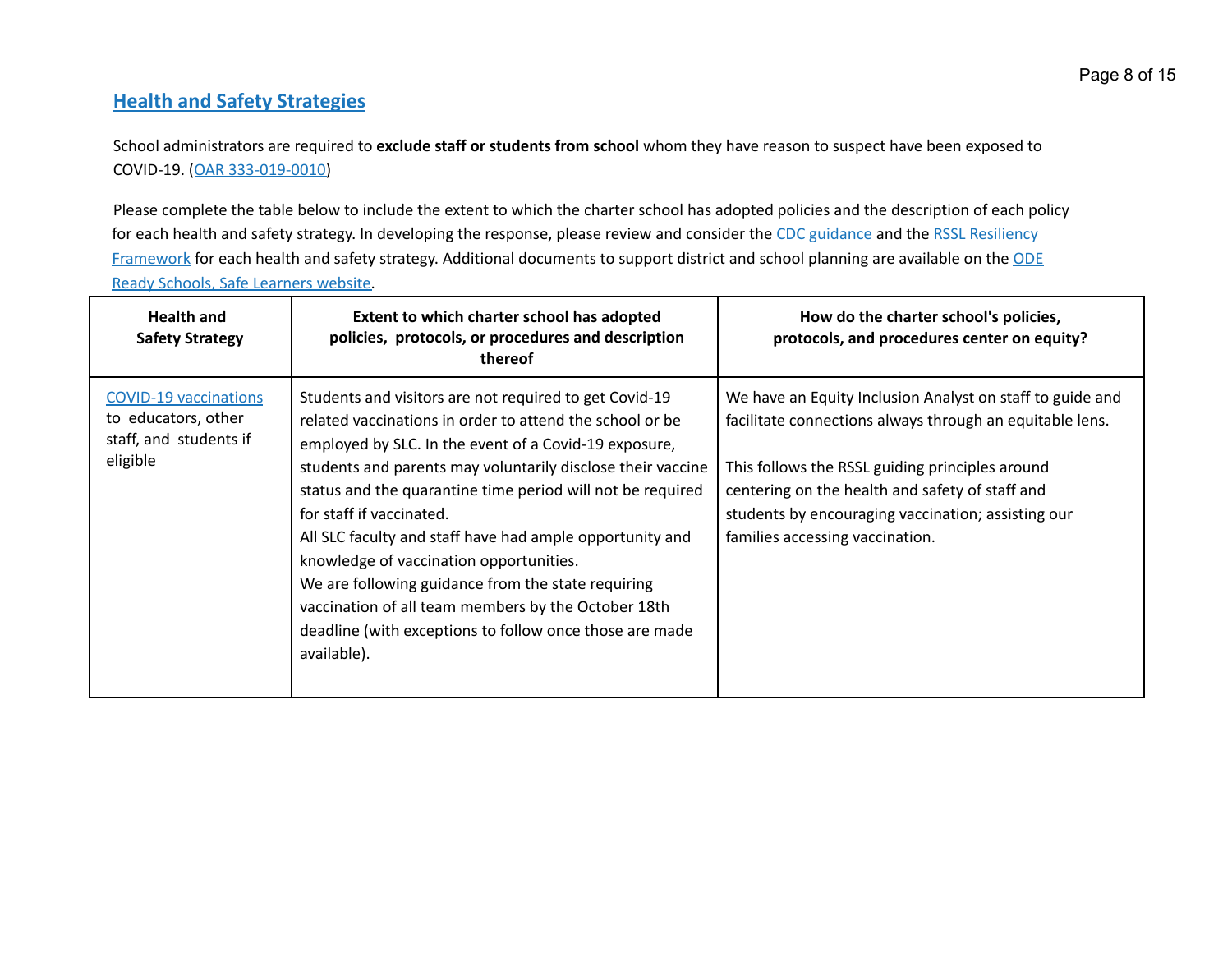|                                                    |                                                                                                                                                                                                                                                                                                                                                                                   | Page 9 of 15                                                                                                                                                                                                                                                                                                                                                                                                                                          |
|----------------------------------------------------|-----------------------------------------------------------------------------------------------------------------------------------------------------------------------------------------------------------------------------------------------------------------------------------------------------------------------------------------------------------------------------------|-------------------------------------------------------------------------------------------------------------------------------------------------------------------------------------------------------------------------------------------------------------------------------------------------------------------------------------------------------------------------------------------------------------------------------------------------------|
| <b>Health and</b><br><b>Safety Strategy</b>        | Extent to which charter school has adopted<br>policies, protocols, or procedures and description<br>thereof                                                                                                                                                                                                                                                                       | How do the charter school's policies,<br>protocols, and procedures center on equity?                                                                                                                                                                                                                                                                                                                                                                  |
| Universal and correct<br>wearing of face coverings | As per the most current guidelines, SLC will move forward<br>with honoring the individual choice of universal face<br>masking for both students and staff while on campus,<br>effective from March 12, 2022.                                                                                                                                                                      | SLC will prioritize creating and maintaining a culture that is<br>welcoming and respectful to all students, staff and visitors<br>- honoring each individual's choice.                                                                                                                                                                                                                                                                                |
|                                                    | Staff will provide instruction and positive reinforcement to<br>remind, motivate and reinforce healthy practices.<br>Anyone who requests a face covering will be provided one.<br>We will continue to work with LHPA and make decisions                                                                                                                                           | This follows the RSSL guiding principles around centering<br>on the health and safety of staff and students by staff<br>training on updated face covering / mask guidance and<br>providing information on appropriate types of masks HSD<br>Mask Type Guidance should a student/parent/staff<br>member elect to masking.                                                                                                                              |
|                                                    | following any updated guidance.                                                                                                                                                                                                                                                                                                                                                   |                                                                                                                                                                                                                                                                                                                                                                                                                                                       |
| <b>Physical distancing</b><br>and cohorting        | SLC will ask employees, visitors, and students to be<br>mindful of guidance and strive to follow 3 feet of physical<br>distancing when possible.<br>As we are a virtual program, students who plan to attend<br>on campus instruction will be grouped into cohorts and<br>considered one cohort on the days/classes that they<br>physically attend with minimal mixing of groups. | Students will not be placed into any cohort based upon<br>demographic or disability criteria (example: students with<br>complex medical needs, students with IEPs, Students<br>receiving language services). SLC may cohort students<br>around similar skills and instructional needs such as math<br>tutoring which will be diverse by demographic, any<br>disability criteria, speech/language services, or English<br>language development.        |
|                                                    |                                                                                                                                                                                                                                                                                                                                                                                   | OHA and ODE strongly advise that schools support and<br>promote physical distancing as described below:<br>*Support physical distancing in all daily activities and<br>instruction, striving for at least 3 feet between students to<br>the extent possible.<br>*Consider physical distancing requirements when setting<br>up learning and other spaces, arranging spaces and groups<br>to allow and strive for at least 3 feet of physical distance. |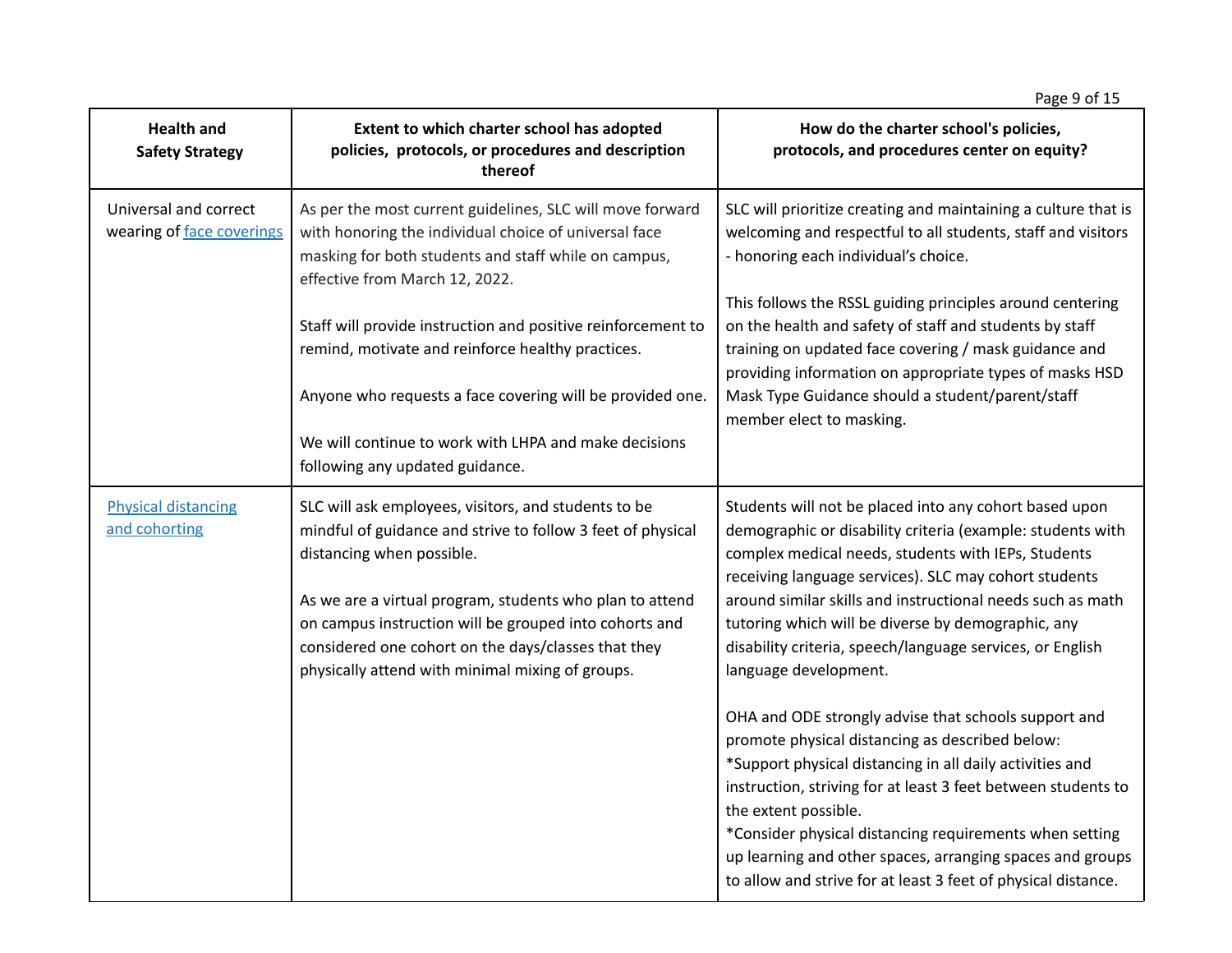|  | *Minimize time standing in lines and take steps to ensure     |
|--|---------------------------------------------------------------|
|  | that required distance between students is maintained,        |
|  | I including marking spacing on floor, one-way traffic flow in |
|  | constrained spaces, etc." (RSSL-RF, June 25, 2021             |
|  |                                                               |

|                                                 |                                                                                                                                                                                                                                                                                                                                                                                                                                                                                                                                                          | Page 10 of 15                                                                                                                                                                                                                                                                                                                                                                                                                                                                                                                                            |
|-------------------------------------------------|----------------------------------------------------------------------------------------------------------------------------------------------------------------------------------------------------------------------------------------------------------------------------------------------------------------------------------------------------------------------------------------------------------------------------------------------------------------------------------------------------------------------------------------------------------|----------------------------------------------------------------------------------------------------------------------------------------------------------------------------------------------------------------------------------------------------------------------------------------------------------------------------------------------------------------------------------------------------------------------------------------------------------------------------------------------------------------------------------------------------------|
| <b>Health and</b><br><b>Safety Strategy</b>     | Extent to which charter school has adopted<br>policies, protocols, or procedures and description<br>thereof                                                                                                                                                                                                                                                                                                                                                                                                                                              | How do the charter school's policies,<br>protocols, and procedures center on equity?                                                                                                                                                                                                                                                                                                                                                                                                                                                                     |
| Ventilation and air flow                        | Each room has been provided a Blue Air Excel Pro air<br>purifiers that are larger than the square footage of each<br>room that they are set up in to provide optimal air flow.<br>The overall building and each classroom have also gone<br>through extensive updates and improvements to the HVAC<br>system, ensuring that each room has the highest quality<br>and most effective ventilation systems.<br>Use of the outside space will be maximized when class<br>time is able to be supported in that environment (such as<br>in PE and/or Science). | Every staff member will have access to the same<br>ventilation air purifier.<br>ODE and OHA strongly advise schools to ensure effective<br>ventilation and improve the indoor air quality in schools<br>by:<br>*Increasing the amount of fresh outside air that is<br>introduced into the system;<br>*Exhausting air from indoors to the outdoors; and<br>* Cleaning the air that is recirculated indoors with effective<br>filtration methods (e.g., HEPA filters) to remove<br>virus-containing particles from the air"(RSSL-RF, June 25,<br>$2021$ ). |
| <b>Handwashing and</b><br>respiratory etiquette | Ample hand sanitizer stations are positioned all around the<br>school.<br>Bathrooms will all be supplied with ample soap and water.<br>Frequent hand washing with soap and water will be<br>encouraged as and when a student enters a classroom,<br>before and after PE, and before/after lunch.                                                                                                                                                                                                                                                         | All students/staff/families will have access to hand<br>sanitizer and/or hand washing facilities.<br>OHA and ODE strongly advise that schools create protocols<br>and systems to ensure access to soap, water and<br>alcohol-based hand sanitizer with at least 60% alcohol.<br>Schools will prioritize handwashing with soap and water<br>after students or staff use the restroom (RSSL-RF, June 25,<br>$2021$ ).                                                                                                                                      |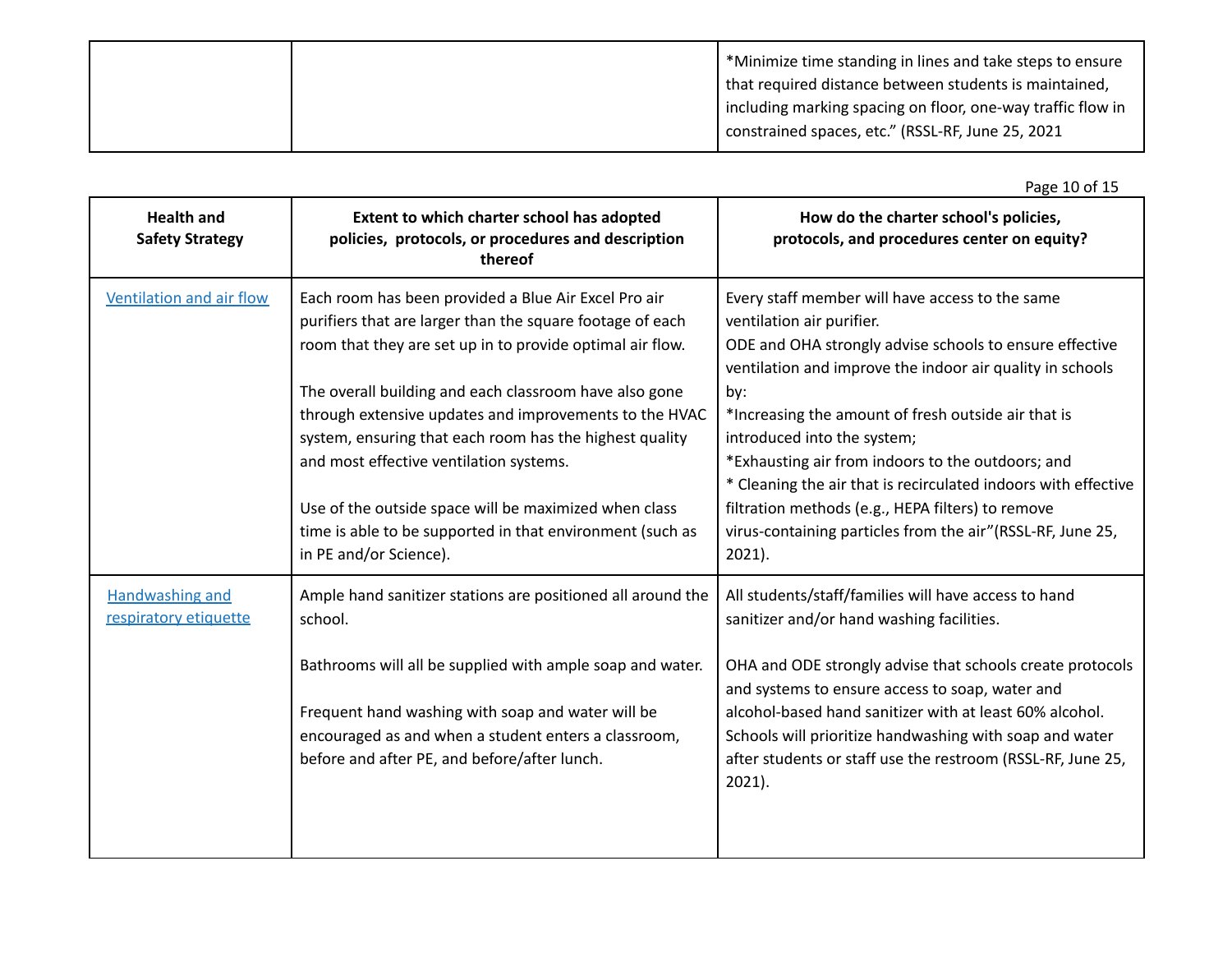| <b>Health and</b><br><b>Safety Strategy</b>            | Extent to which charter school has adopted<br>policies, protocols, or procedures and description<br>thereof                                                                                  | How do the charter school's policies,<br>protocols, and procedures center on equity?                                                                                               |
|--------------------------------------------------------|----------------------------------------------------------------------------------------------------------------------------------------------------------------------------------------------|------------------------------------------------------------------------------------------------------------------------------------------------------------------------------------|
| Free, on-site<br><b>COVID-19</b><br>diagnostic testing | We will not be offering on-site testing as we are<br>considered a virtual program with optional, on campus<br>enrichment classes.                                                            | We have an Equity Inclusion Analyst on staff to guide and<br>facilitate connections always through an equitable lens.<br>This follows the RSSL guiding principles around centering |
|                                                        | We will provide guidance to anyone who is seeking<br>covid-19 testing as we work with our local LPHA                                                                                         | on the health and safety of staff and students by offering<br>both the Rapid and the PCR COVID test. By providing quick<br>access to COVID testing we are able to get students and |
|                                                        | Summit students and staff who exhibit symptoms of<br>COVID-19 while at school will be sent home and given<br>information where they can elect to receive a rapid COVID<br>test or a PCRtest. | staff back to school and work quicker and also the<br>diagnostic testing helps mitigate the spread of the disease.                                                                 |
| <b>COVID-19 screening</b><br>testing                   | Currently, Summit has no plans to do screening testing<br>but will continue to evaluate whether its an effective<br>mitigation tool.                                                         | SLC will prioritize creating and maintaining a culture that is<br>welcoming and respectful to all students, staff and visitors.                                                    |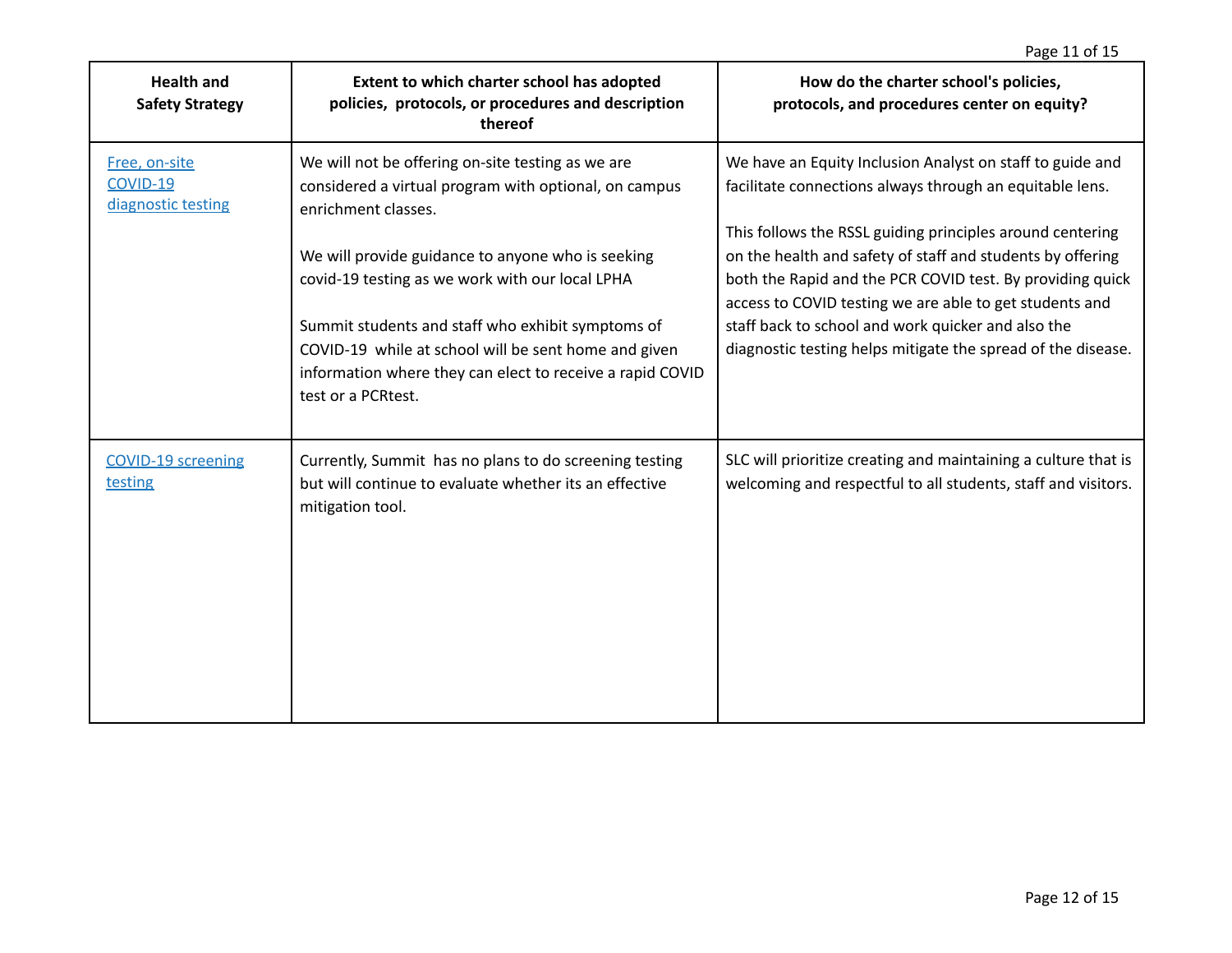| <b>Health and</b><br><b>Safety Strategy</b>                                                                                                                                                                                               | Extent to which charter school has adopted<br>policies, protocols, or procedures and description<br>thereof                                                                                                                                                                                                                                                                                                                                                                                                | How do the charter school's policies,<br>protocols, and procedures center on equity?                                                                                                                                                                                                                                                                                                                                                                                                                                                              |
|-------------------------------------------------------------------------------------------------------------------------------------------------------------------------------------------------------------------------------------------|------------------------------------------------------------------------------------------------------------------------------------------------------------------------------------------------------------------------------------------------------------------------------------------------------------------------------------------------------------------------------------------------------------------------------------------------------------------------------------------------------------|---------------------------------------------------------------------------------------------------------------------------------------------------------------------------------------------------------------------------------------------------------------------------------------------------------------------------------------------------------------------------------------------------------------------------------------------------------------------------------------------------------------------------------------------------|
| <b>Public health</b><br>communication                                                                                                                                                                                                     | Parents will be asked to share if a student has been<br>exposed to covid-19, and/or if a student or staff member<br>is exposed or sick with covid-19. Email communications<br>will be sent to students/staff if and when a potential<br>exposure has happened, with guidance as to what<br>protocol to follow, following the Oregon.Gov guidance.<br>Oregon.gov did you test positive?<br>And sharing with parents the link to the exposure hotline:<br>School-related positive test or exposure questions | SLC will prioritize creating and maintaining a culture that is<br>welcoming and respectful to all students, staff and visitors.<br>This follows the RSSL guiding principles around centering<br>on the health and safety of staff and students by providing<br>parents, students and families information on signs and<br>symptoms of COVID-19 and what to do if they get sick.                                                                                                                                                                   |
| Isolation:<br>Health care and a<br>designated space that<br>is appropriately<br>supervised and<br>adequately equipped<br>for providing first aid<br>and isolating the sick<br>or<br>injured child are<br>required by OAR<br>581-022-2220. | SLC has a designated area for isolating a student, which<br>will be supervised while waiting for a parent to pick up<br>their student.                                                                                                                                                                                                                                                                                                                                                                     | We have an Equity Inclusion Analyst on staff to guide and<br>facilitate connections always through an equitable lens.<br>SLC will prioritize creating and maintaining a culture that is<br>welcoming and respectful to all students, staff and visitors.<br>This follows the RSSL guiding principles around centering<br>on the health and safety of staff and students by<br>identifying a space in each school where students<br>exhibiting symptoms of COVID-19 or other communicable<br>diseases can be isolated until they can be picked up. |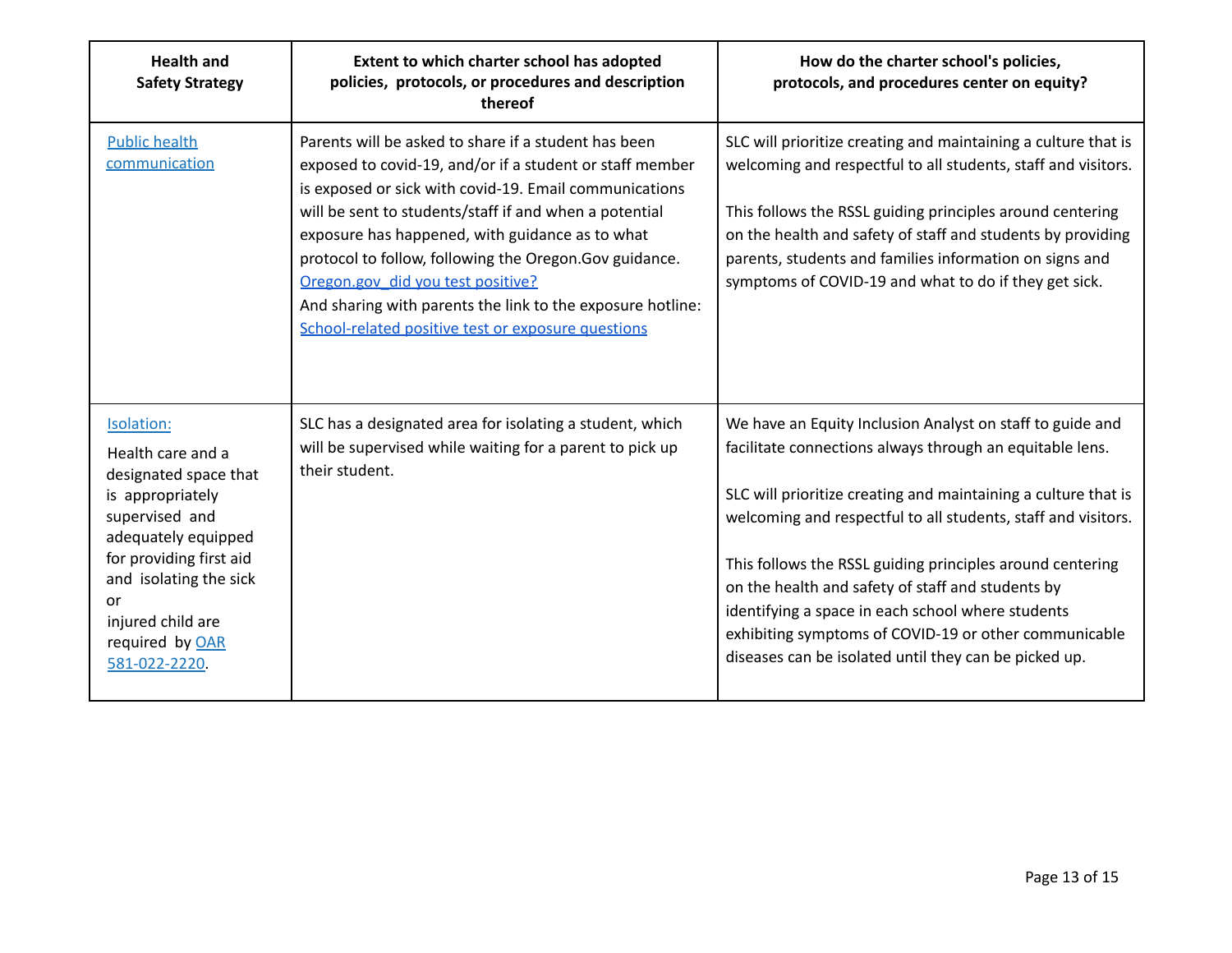| <b>Health and</b><br><b>Safety Strategy</b>                                                                                                                                                                  | Extent to which charter school has adopted<br>policies, protocols, or procedures and description<br>thereof                                                                                                                                                                                                                                                                                                                                                                                                                                                                   | How do the charter school's policies,<br>protocols, and procedures center on equity?                                                                                                                                                                     |
|--------------------------------------------------------------------------------------------------------------------------------------------------------------------------------------------------------------|-------------------------------------------------------------------------------------------------------------------------------------------------------------------------------------------------------------------------------------------------------------------------------------------------------------------------------------------------------------------------------------------------------------------------------------------------------------------------------------------------------------------------------------------------------------------------------|----------------------------------------------------------------------------------------------------------------------------------------------------------------------------------------------------------------------------------------------------------|
| <b>Exclusion: School</b><br>administrators are<br>required to exclude<br>staff and students from<br>school whom they<br>have reason to suspect<br>have been<br>exposed to<br>COVID-19. (OAR<br>333-019-0010) | We will follow the covid-19 scenario document/protocols<br>and exclude students and staff from school as the<br>guidelines permit and follow the isolation protocols.<br>We would follow the guidance:<br>Oregon.gov did you test positive?<br>And sharing with parents the link to the exposure hotline:<br>School-related positive test or exposure questions<br>Summit is a comprehensive virtual charter school and will<br>maintain opportunities for students to access learning<br>through a CDL model with online options for synchronous<br>learning and engagement. | We have an Equity Inclusion Analyst on staff to guide and<br>facilitate connections always through an equitable lens.<br>SLC will prioritize creating and maintaining a culture that is<br>welcoming and respectful to all students, staff and visitors. |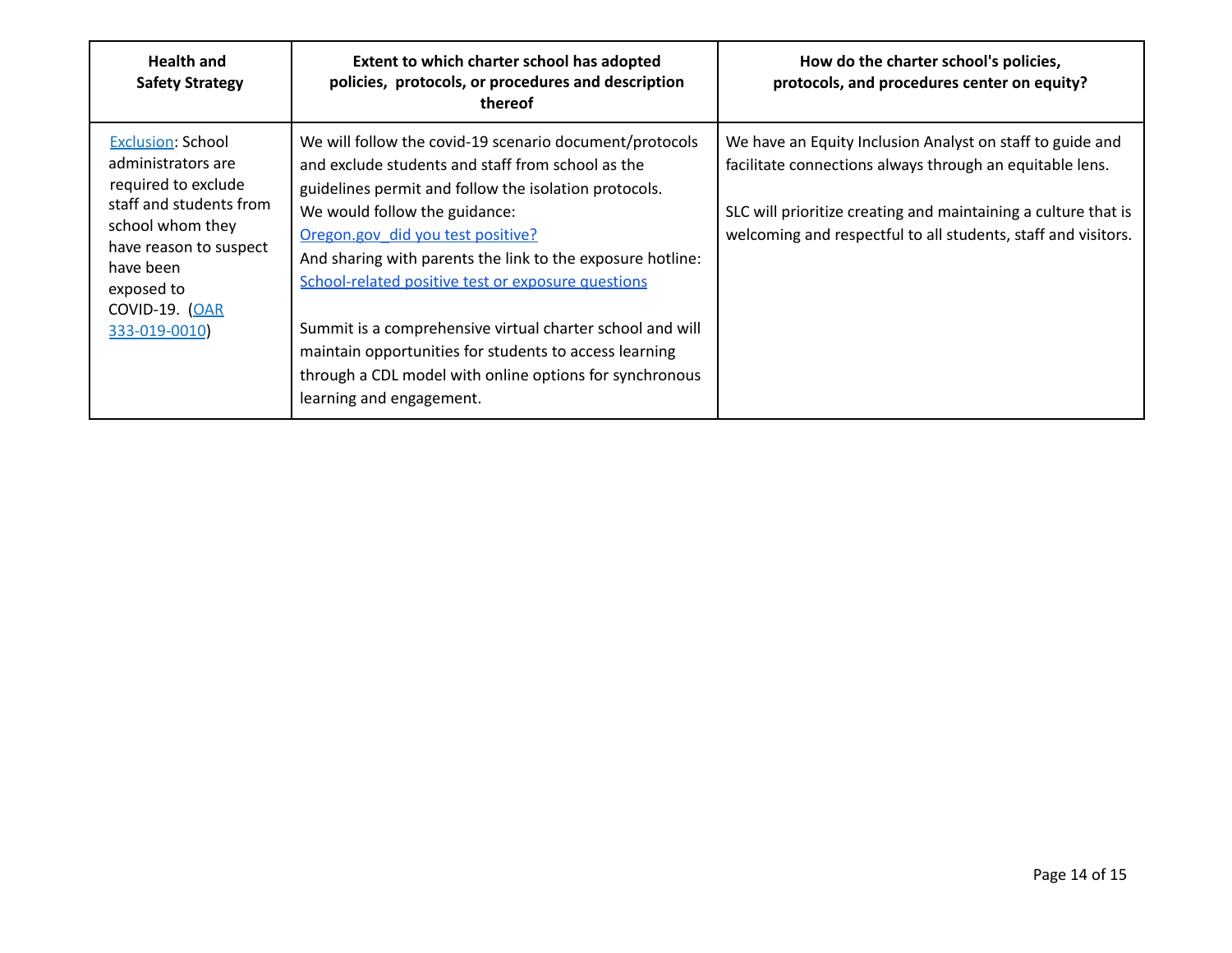#### **Individualized COVID-19 Recovery Services**

The Individualized COVID Recovery Services rule became permanent in December 2021. ESSER III requires at least 20% of funding to be spent on unfinished learning which can include recovery services to students experiencing disability (and prioritizes students in underserved or disproportionately impacted communities, including students who experience disability). Recovery services are special education services designed to meet the needs of eligible students in special education who were adversely impacted by the educational limitations caused by COVID 19. ODE has developed a guide for Planning for Individualized COVID Recovery Services to support school districts in understanding and developing a process to implement this rule.

| OAR 581-015-2228 Requirement                                                                                                                                                                                                                         | For each of the below areas, describe the<br>district's policies, protocols, or procedures that<br>will be followed to ensure appropriate<br>consideration of Individualized COVID-19<br>Recovery Services for each eligible student.                                                           | For each of the below areas, describe how the<br>district's policies, protocols, and procedures<br>center equity.                                                                                                                                             |
|------------------------------------------------------------------------------------------------------------------------------------------------------------------------------------------------------------------------------------------------------|-------------------------------------------------------------------------------------------------------------------------------------------------------------------------------------------------------------------------------------------------------------------------------------------------|---------------------------------------------------------------------------------------------------------------------------------------------------------------------------------------------------------------------------------------------------------------|
| The IEP team for each eligible student shall<br>consider the need for Individualized<br>COVID-19 Recovery Services at least at<br>each initial IEP meeting and each regularly<br>scheduled annual review meeting.                                    | Every eligible student on an IEP during their annual<br>review meeting has/will be asked: Is the lack of<br>adequate progress due to COVID?<br>SPED Case Managers are collecting baseline data<br>to help with this question using - STAR testing,<br>AIMSWEB, BEHCA, SIT Mentor tracking, etc. | We have an Equity Inclusion Analyst on staff to guide<br>and facilitate connections always through an<br>equitable lens.<br>SLC will prioritize creating and maintaining a culture<br>that is welcoming and respectful to all students, staff<br>and visitors |
| Each school district or program shall<br>provide written notice to the parents of<br>each eligible student regarding the<br>opportunity for the IEP team to meet to<br>consider Individualized COVID -<br>19 Recovery Services.                      | As we are a virtual school, every family is provided<br>with written notice regarding the opportunity for the<br>IEP team to re-evaluate the IEP and adjust<br>accordingly.                                                                                                                     | We have an Equity Inclusion Analyst on staff to guide<br>and facilitate connections always through an<br>equitable lens.<br>SLC will prioritize creating and maintaining a culture<br>that is welcoming and respectful to all students, staff<br>and visitors |
| After each determination is made, the<br>school district or program shall provide<br>written notice to the parent and/or adult<br>student with a disability regarding the<br>determination of need for Individualized<br>COVID-19 Recovery Services. | SPED Case Managers are collecting baseline data<br>to help with this question using - STAR testing,<br>AIMSWEB, BEHCA, SIT Mentor tracking, etc.                                                                                                                                                | We have an Equity Inclusion Analyst on staff to guide<br>and facilitate connections always through an<br>equitable lens.<br>SLC will prioritize creating and maintaining a culture<br>that is welcoming and respectful to all students, staff<br>and visitors |